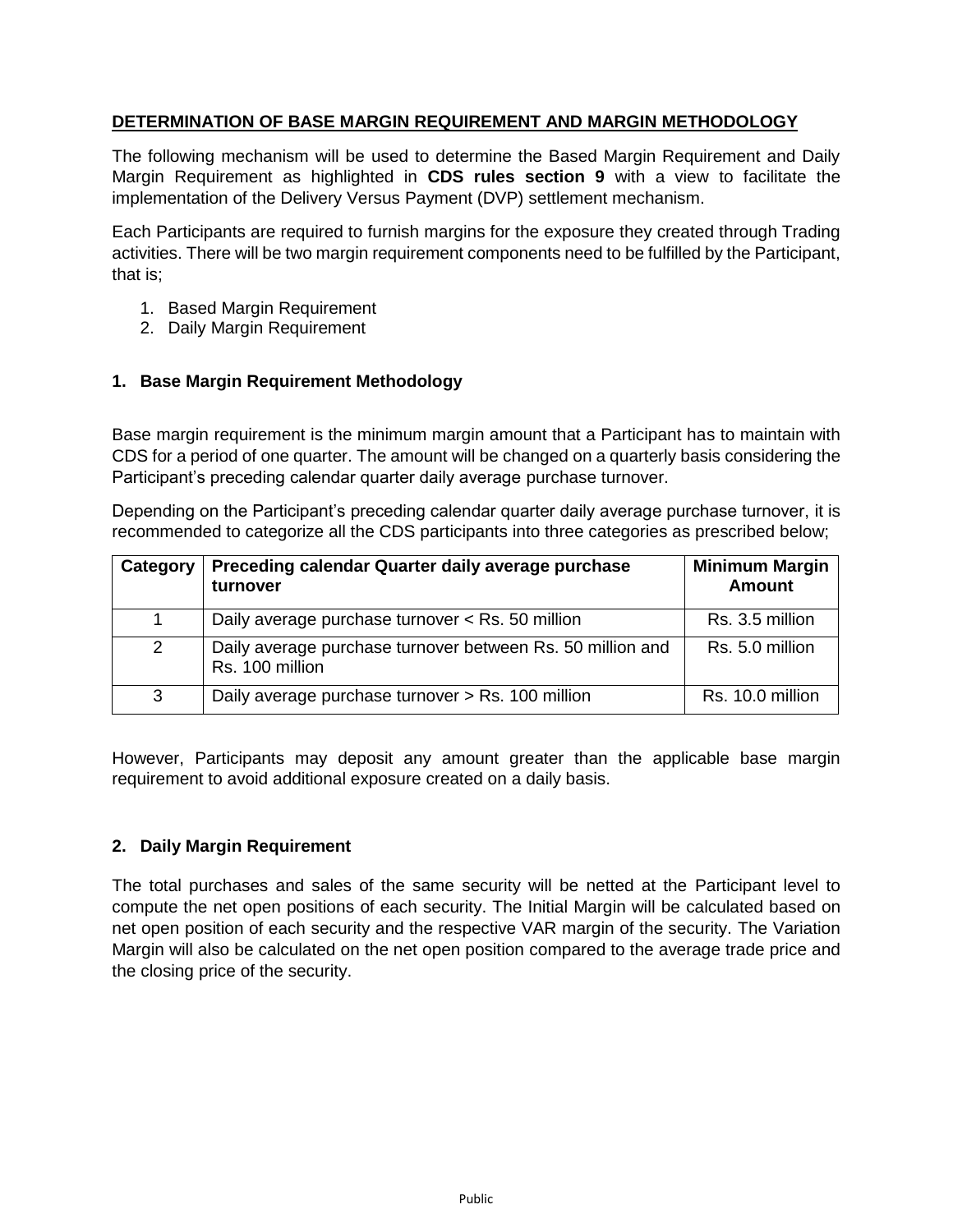# **Margin Methodology**

There will be two margin components in the margin;

- (i) Initial Margin
- (ii) Variation Margin

### **Initial Margin (IM)**

Initial margin will be calculated based on net open position of each security and the respective VAR margin of the security

# Total Purchase quantity of a security (broker wise) - Total Sales Quantity of a Security) x Volume Weighted Average Purchase Price  $x$  (VAR of the security  $+2.5\%)$

## **Variation Margin (VM)**

• **Variation margin** will be calculated on the net open position comparing the average trade price and closing price of the security.

*(Volume Weighted Average Purchase Price – Closing Price) x Net Quantity (Total Purchase quantity of a security (broker wise) - Total Sales Quantity of a Security)* 

The total VM for a client will be capped at zero and will not be set off against the initial margin.

#### Total Margin Requirement =  $Total IM + Total VM$

#### **Margins Applicable for the Sales**

Any sales which arise from a cleared balance will not carry margins. Sell side margin is only applicable for the short sales. Short sales would be margined separately on a client wise. This margin will be applicable until the settlement of such trade though the client may cover it from the buy-in board later.

#### **Initial Margin (IM)**

**Initial Margin –** Total short sales quantity of a security x Volume Weighted Average Sales Price  $x$  (VAR of the security + 10%)